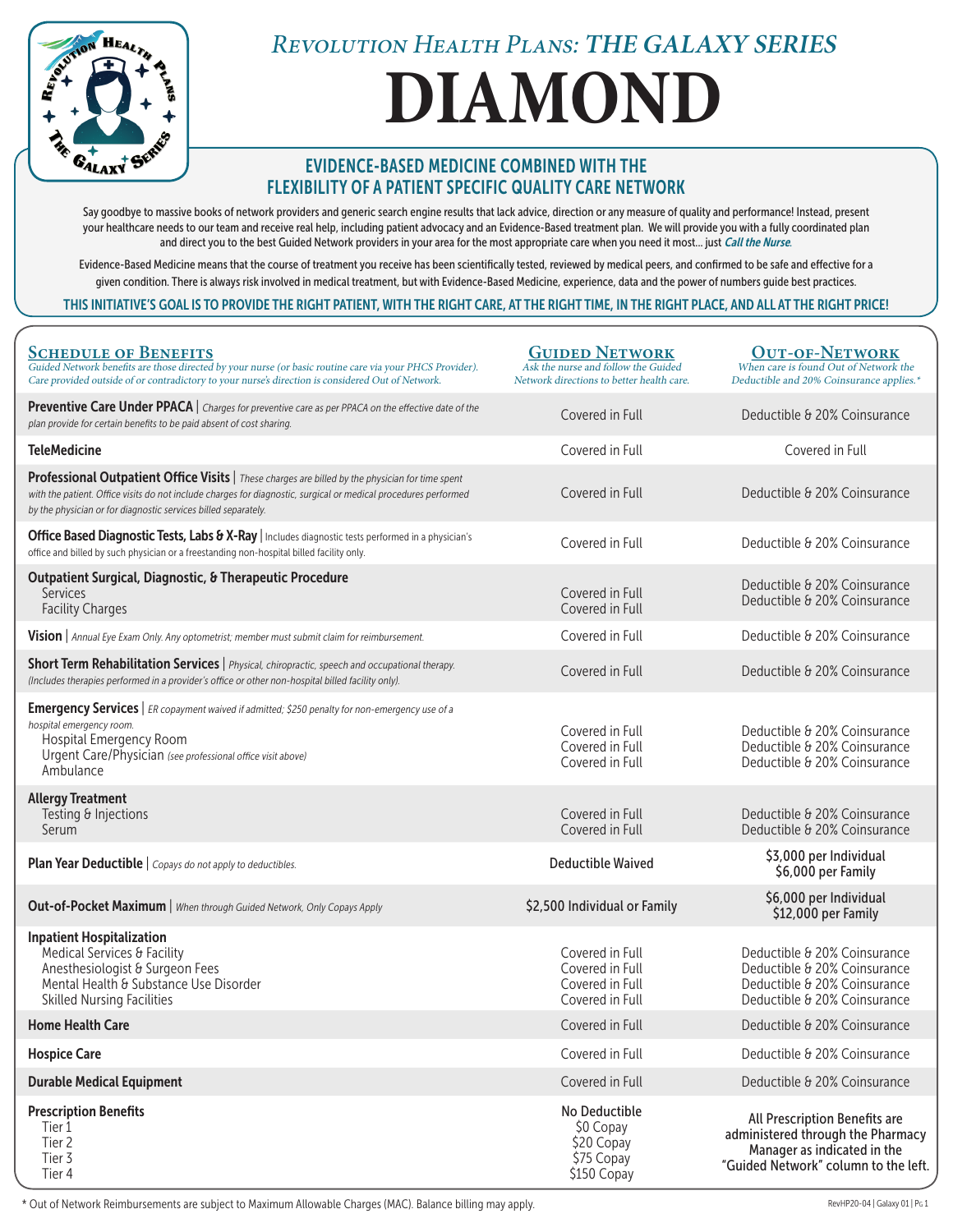

#### DO I NEED TO USE A SPECIFIC NETWORK OF MEDICAL PROVIDERS?

You do have a designated network of care providers for certain out-patient services. But for anything beyond a routine well visit, for the best benefits, we ask that you first Call the Nurse. By communicating with the nurse, your care coordinator, you will receive valuable direction toward care, provider selection, and facilities when needed.

Your nurse will guide you to a PHCS Practitioner and Ancillary network provider whenever possible for physician, lab, and other health care needs. Your access through this network does not include acute care hospitals.

If you need care beyond that network of providers, your nurse will work with you to find the best providers in your area to receive your care in the most appropriate facility and with the best quality of providers.

#### WHAT HAPPENS IF MY NETWORK DOCTOR REFERS ME TO ANOTHER PROVIDER THAT IS NOT IN THE NETWORK?

Any time that your physician refers you to care beyond your routine well visit, you will Call the Nurse. Your nurse will coordinate finding you the most appropriate physician, location, and care plan for your medical needs and will assure that you get the very best benefits from your plan.

If you go directly to providers without the direction of your nurse coordinator, you will receive out of network benefits which will be considerably higher cost for you.

#### WHAT IF I NEED TO GO IN THE HOSPITAL OR OTHER HEALTH CARE FACILITY?

It is very important to note that all hospitals are not the same, and no hospital is the best at everything. The most important thing to do is Call the Nurse. Your nurse care coordinator will be sure to work with all of the parts of your health plan to help navigate you to the most appropriate care, with quality providers, in facilities well suited for the care you need.

It is vital that all hospital, facility, and surgical visits are coordinated with the Plan by calling the nurse. Many facilities will need to work with your care coordinator to maximize your benefits and provide quality care. To prevent your care from being treated as out-of-network care which would have radically higher costs for you... Call the Nurse!

#### WHAT IF I HAVE AN EMERGENCY?

In an emergency the choice is pretty simple. If the problem is serious enough that you should call an ambulance, then do not hesitate, otherwise ask the nurse! It is important especially in times of crisis that you find direction to the nearest appropriate medical provider. So call 911 or Call the Nurse. By Calling the Nurse, you will find support and direction from a medical professional at a time when you need it most. With professional guidance from your care coordinator you will also preserve the highest level of benefits possible!

If you find yourself in a situation where you just can't *Call the Nurse*, then call or have a family member or friend call as soon as the situation allows.

#### WHAT IF I DON'T CALL THE NURSE OR *CALL THE NURSE* AND MAKE A DIFFERENT DECISION BUT STILL SEE A NETWORK PROVIDER?

If you do not Call the Nurse for direction, or you make care decisions contrary to the provided options, then your benefits will be deemed to be Out-of-Network rather than Guided Network. In that case, if you happen to see a Provider that is in the Network you will be receive benefits based on the Out-of-Network schedule but you will not be expected to pay the provider more than the agreed upon charges.

- 1. In your browser, type www.phcs.com. This will bring you to the Multiplan website provider search page.
- 2. Click the green "Select Network" button on the left side of the page. If you arrow back and get redirected to the Multiplan home page, you will find this green "Select Network" button at the top right side of the page. From there, the directions are the same.
- 3. Select the "PHCS," option on the list.
- 4. Select the "Practitioner and Ancillary" option on the list.
- 5. Update zip code selected as necessary. Search by specialty is suggested. Search by provider name, if you know first and last and correct spelling, otherwise, it will not find results. After searching via specialty, you may use the filters on the left to narrow your search to any specifics you desire, IE. Language, gender, mile radius (default is 20), wait time for visit, etc.
- 6. For additional assistance, call Multiplan/PHCS Provider Search Customer Service 866-680-7427.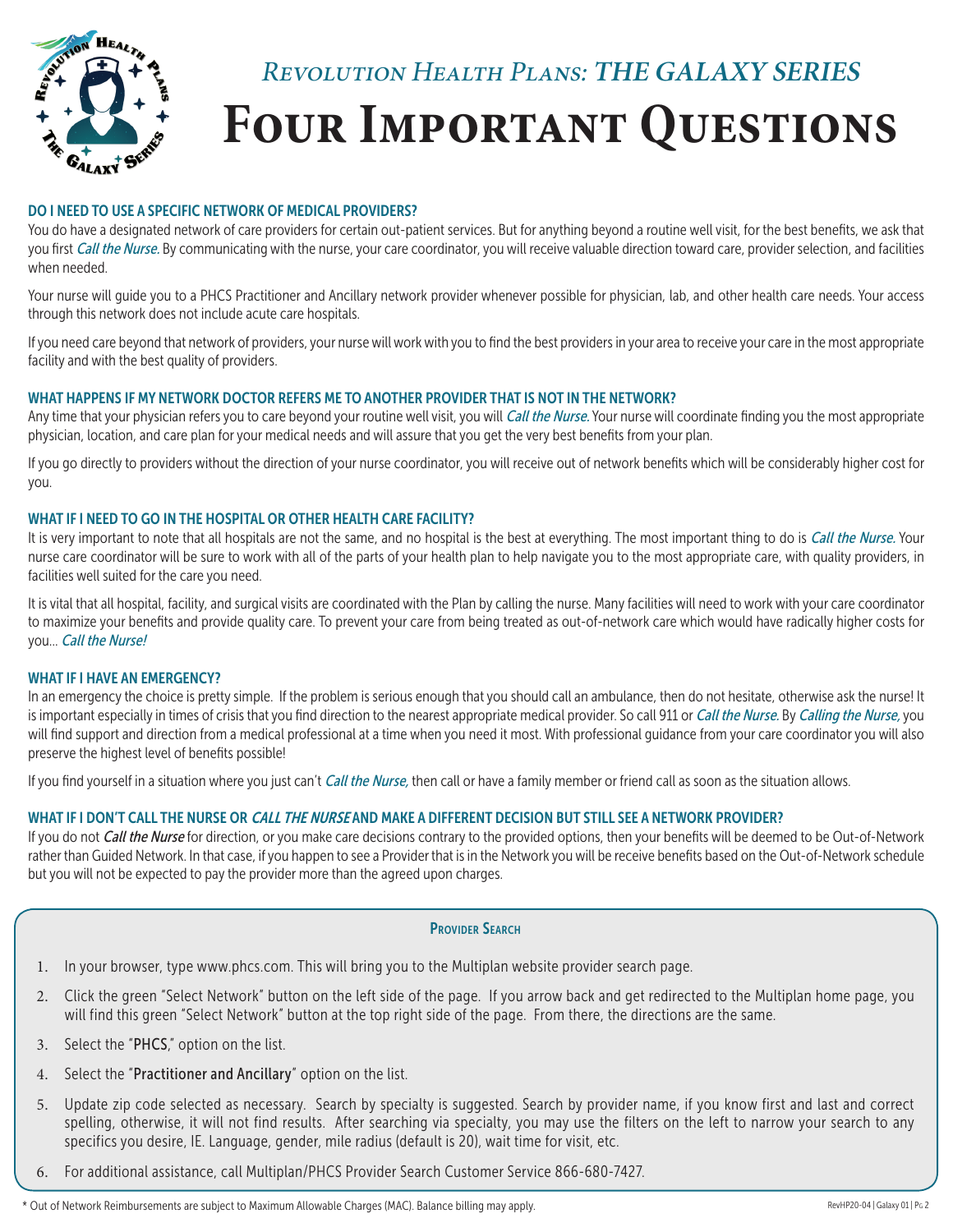

# **RUBY**

### EVIDENCE-BASED MEDICINE COMBINED WITH THE FLEXIBILITY OF A PATIENT SPECIFIC QUALITY CARE NETWORK

Say goodbye to massive books of network providers and generic search engine results that lack advice, direction or any measure of quality and performance! Instead, present your healthcare needs to our team and receive real help, including patient advocacy and an Evidence-Based treatment plan. We will provide you with a fully coordinated plan and direct you to the best Guided Network providers in your area for the most appropriate care when you need it most... just Call the Nurse.

Evidence-Based Medicine means that the course of treatment you receive has been scientifically tested, reviewed by medical peers, and confirmed to be safe and effective for a given condition. There is always risk involved in medical treatment, but with Evidence-Based Medicine, experience, data and the power of numbers guide best practices.

#### THIS INITIATIVE'S GOAL IS TO PROVIDE THE RIGHT PATIENT, WITH THE RIGHT CARE, AT THE RIGHT TIME, IN THE RIGHT PLACE, AND ALL AT THE RIGHT PRICE!

| <b>SCHEDULE OF BENEFITS</b><br>Guided Network benefits are those directed by your nurse (or basic routine care via your PHCS Provider).<br>Care provided outside of or contradictory to your nurse's direction is considered Out of Network.                                          | <b>GUIDED NETWORK</b><br>Ask the nurse and follow the Guided<br>Network directions to better health care. | <b>OUT-OF-NETWORK</b><br>When care is found Out of Network the<br>Deductible and 20% Coinsurance applies.*                                |
|---------------------------------------------------------------------------------------------------------------------------------------------------------------------------------------------------------------------------------------------------------------------------------------|-----------------------------------------------------------------------------------------------------------|-------------------------------------------------------------------------------------------------------------------------------------------|
| <b>Preventive Care Under PPACA</b>   Charges for preventive care as per PPACA on the effective date of the<br>plan provide for certain benefits to be paid absent of cost sharing.                                                                                                    | Covered in Full                                                                                           | Deductible & 30% Coinsurance                                                                                                              |
| <b>TeleMedicine</b>                                                                                                                                                                                                                                                                   | Covered in Full                                                                                           | Covered in Full                                                                                                                           |
| Professional Outpatient Office Visits   These charges are billed by the physician for time spent<br>with the patient. Office visits do not include charges for diagnostic, surgical or medical procedures performed<br>by the physician or for diagnostic services billed separately. | \$20 Copay for Primary Care Provider<br>\$40 Copay for a Specialist                                       | Deductible & 30% Coinsurance                                                                                                              |
| Office Based Diagnostic Tests, Labs & X-Ray   Includes diagnostic tests performed in a physician's<br>office and billed by such physician or a freestanding non-hospital billed facility only.                                                                                        | \$20 Copay, then Covered in Full                                                                          | Deductible & 30% Coinsurance                                                                                                              |
| <b>Outpatient Surgical, Diagnostic, &amp; Therapeutic Procedure</b><br><b>Services</b><br><b>Facility Charges</b>                                                                                                                                                                     | \$60 Copay, then Covered in Full<br>\$60 Copay, then Covered in Full                                      | Deductible & 30% Coinsurance<br>Deductible & 30% Coinsurance                                                                              |
| Vision   Annual Eye Exam Only. Any optometrist; member must submit claim for reimbursement.                                                                                                                                                                                           | \$30 Copay, then Covered in Full                                                                          | Deductible & 30% Coinsurance                                                                                                              |
| Short Term Rehabilitation Services   Physical, chiropractic, speech and occupational therapy.<br>(Includes therapies performed in a provider's office or other non-hospital billed facility only).                                                                                    | \$40 Copay, then Covered in Full                                                                          | Deductible & 30% Coinsurance                                                                                                              |
| <b>Emergency Services</b>   ER copayment waived if admitted; \$250 penalty for non-emergency use of a<br>hospital emergency room.<br>Hospital Emergency Room<br>Urgent Care/Physician (see professional office visit above)<br>Ambulance                                              | \$200 Copay, then Covered in Full<br>\$20 Copay, then Covered in Full<br>\$40 Copay, then Covered in Full | Deductible & 30% Coinsurance<br>Deductible & 30% Coinsurance<br>Deductible & 30% Coinsurance                                              |
| <b>Allergy Treatment</b><br>Testing & Injections<br>Serum                                                                                                                                                                                                                             | \$20 Copay, then Covered in Full<br>\$150 Copay, then Covered in Full                                     | Deductible & 30% Coinsurance<br>Deductible & 30% Coinsurance                                                                              |
| Plan Year Deductible   Copays do not apply to deductibles.                                                                                                                                                                                                                            | <b>Deductible Waived</b>                                                                                  | \$5,000 per Individual<br>\$10,000 per Family                                                                                             |
| <b>Out-of-Pocket Maximum</b>   When through Guided Network, Only Copays Apply                                                                                                                                                                                                         | \$3,000 Individual or Family                                                                              | \$10,000 per Individual<br>\$20,000 per Family                                                                                            |
| <b>Inpatient Hospitalization</b><br>Medical Services & Facility<br>Anesthesiologist & Surgeon Fees<br>Mental Health & Substance Use Disorder<br><b>Skilled Nursing Facilities</b>                                                                                                     | \$500 Copay<br>(per confinement)                                                                          | Deductible & 30% Coinsurance<br>Deductible & 30% Coinsurance<br>Deductible & 30% Coinsurance<br>Deductible & 30% Coinsurance              |
| <b>Home Health Care</b>                                                                                                                                                                                                                                                               | Covered in Full                                                                                           | Deductible & 30% Coinsurance                                                                                                              |
| <b>Hospice Care</b>                                                                                                                                                                                                                                                                   | Covered in Full                                                                                           | Deductible & 30% Coinsurance                                                                                                              |
| <b>Durable Medical Equipment</b>                                                                                                                                                                                                                                                      | Covered in Full                                                                                           | Deductible & 30% Coinsurance                                                                                                              |
| <b>Prescription Benefits</b><br>Tier 1<br>Tier 2<br>Tier 3<br>Tier 4                                                                                                                                                                                                                  | No Deductible<br>\$0 Copay<br>\$20 Copay<br>\$75 Copay<br>\$150 Copay                                     | All Prescription Benefits are<br>administered through the Pharmacy<br>Manager as indicated in the<br>"Guided Network" column to the left. |

\* Out of Network Reimbursements are subject to Maximum Allowable Charges (MAC). Balance billing may apply. Review and the state of the state of the state of the state of the state of the state of the State of the State of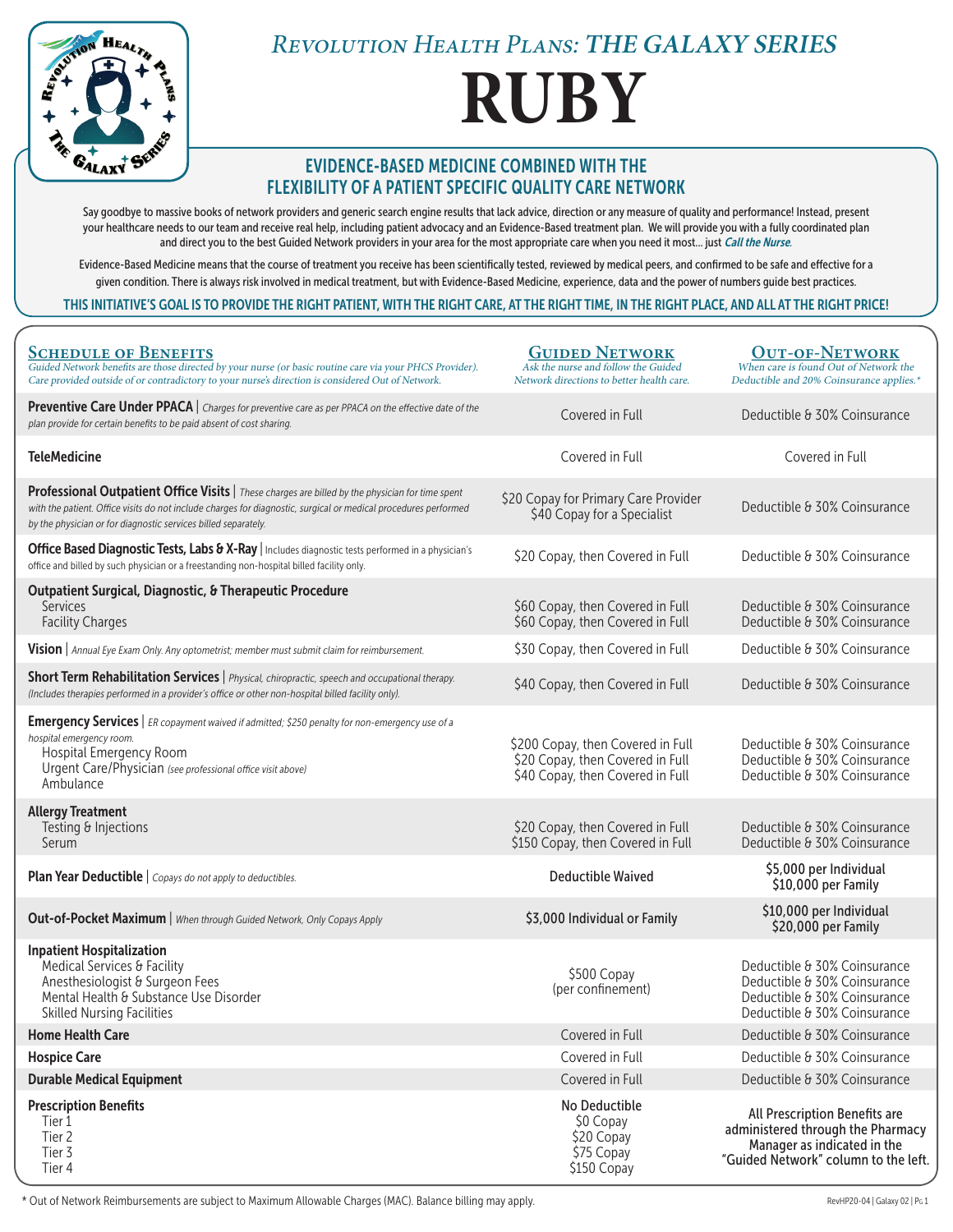

#### DO I NEED TO USE A SPECIFIC NETWORK OF MEDICAL PROVIDERS?

You do have a designated network of care providers for certain out-patient services. But for anything beyond a routine well visit, for the best benefits, we ask that you first Call the Nurse. By communicating with the nurse, your care coordinator, you will receive valuable direction toward care, provider selection, and facilities when needed.

Your nurse will guide you to a PHCS Practitioner and Ancillary network provider whenever possible for physician, lab, and other health care needs. Your access through this network does not include acute care hospitals.

If you need care beyond that network of providers, your nurse will work with you to find the best providers in your area to receive your care in the most appropriate facility and with the best quality of providers.

#### WHAT HAPPENS IF MY NETWORK DOCTOR REFERS ME TO ANOTHER PROVIDER THAT IS NOT IN THE NETWORK?

Any time that your physician refers you to care beyond your routine well visit, you will Call the Nurse. Your nurse will coordinate finding you the most appropriate physician, location, and care plan for your medical needs and will assure that you get the very best benefits from your plan.

If you go directly to providers without the direction of your nurse coordinator, you will receive out of network benefits which will be considerably higher cost for you.

#### WHAT IF I NEED TO GO IN THE HOSPITAL OR OTHER HEALTH CARE FACILITY?

It is very important to note that all hospitals are not the same, and no hospital is the best at everything. The most important thing to do is Call the Nurse. Your nurse care coordinator will be sure to work with all of the parts of your health plan to help navigate you to the most appropriate care, with quality providers, in facilities well suited for the care you need.

It is vital that all hospital, facility, and surgical visits are coordinated with the Plan by calling the nurse. Many facilities will need to work with your care coordinator to maximize your benefits and provide quality care. To prevent your care from being treated as out-of-network care which would have radically higher costs for you... Call the Nurse!

#### WHAT IF I HAVE AN EMERGENCY?

In an emergency the choice is pretty simple. If the problem is serious enough that you should call an ambulance, then do not hesitate, otherwise ask the nurse! It is important especially in times of crisis that you find direction to the nearest appropriate medical provider. So call 911 or Call the Nurse. By Calling the Nurse, you will find support and direction from a medical professional at a time when you need it most. With professional guidance from your care coordinator you will also preserve the highest level of benefits possible!

If you find yourself in a situation where you just can't *Call the Nurse*, then call or have a family member or friend call as soon as the situation allows.

#### WHAT IF I DON'T CALL THE NURSE OR *CALL THE NURSE* AND MAKE A DIFFERENT DECISION BUT STILL SEE A NETWORK PROVIDER?

If you do not Call the Nurse for direction, or you make care decisions contrary to the provided options, then your benefits will be deemed to be Out-of-Network rather than Guided Network. In that case, if you happen to see a Provider that is in the Network you will be receive benefits based on the Out-of-Network schedule but you will not be expected to pay the provider more than the agreed upon charges.

- 1. In your browser, type www.phcs.com. This will bring you to the Multiplan website provider search page.
- 2. Click the green "Select Network" button on the left side of the page. If you arrow back and get redirected to the Multiplan home page, you will find this green "Select Network" button at the top right side of the page. From there, the directions are the same.
- 3. Select the "PHCS," option on the list.
- 4. Select the "Practitioner and Ancillary" option on the list.
- 5. Update zip code selected as necessary. Search by specialty is suggested. Search by provider name, if you know first and last and correct spelling, otherwise, it will not find results. After searching via specialty, you may use the filters on the left to narrow your search to any specifics you desire, IE. Language, gender, mile radius (default is 20), wait time for visit, etc.
- 6. For additional assistance, call Multiplan/PHCS Provider Search Customer Service 866-680-7427.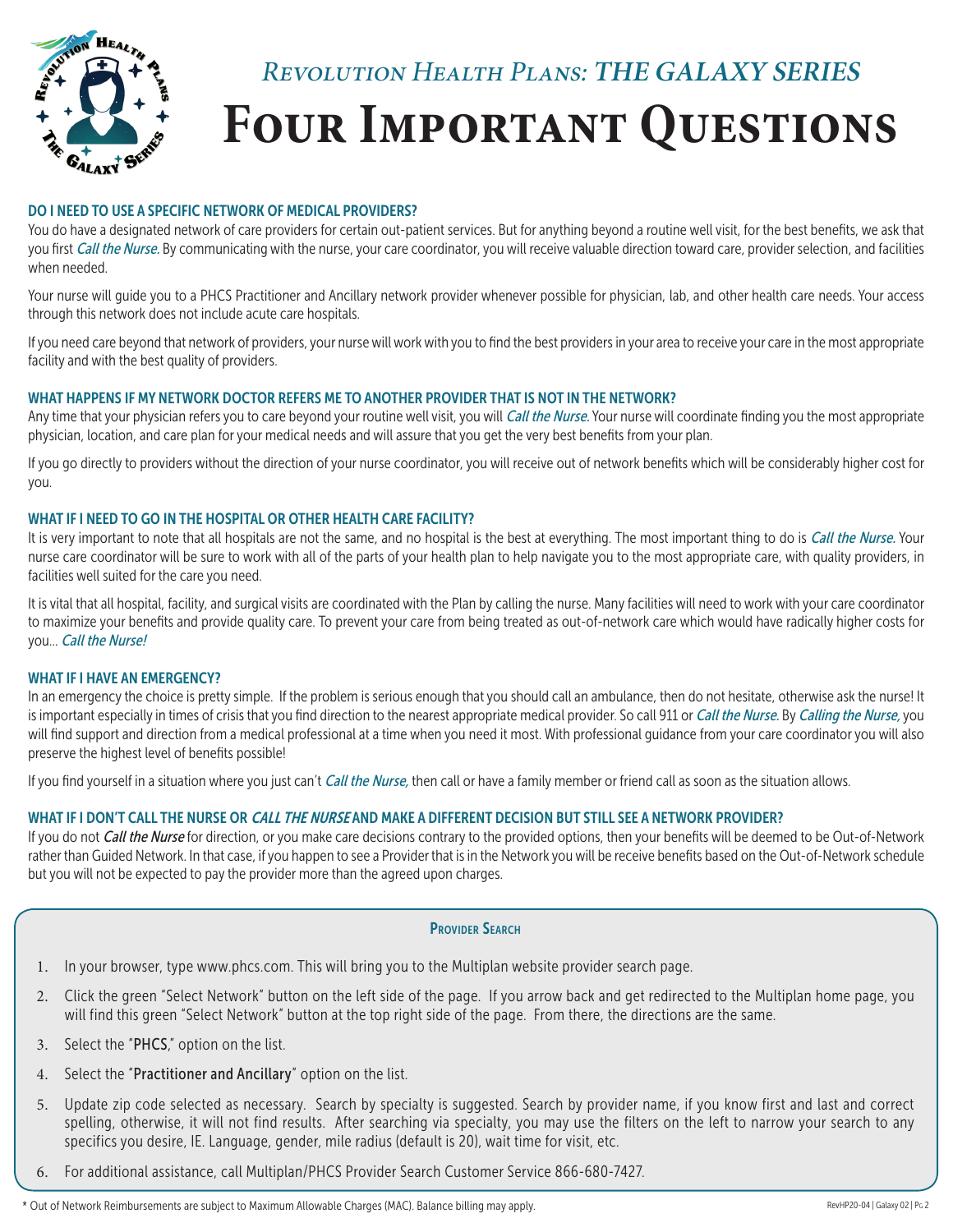

# **EMERALD**

### EVIDENCE-BASED MEDICINE COMBINED WITH THE FLEXIBILITY OF A PATIENT SPECIFIC QUALITY CARE NETWORK

Say goodbye to massive books of network providers and generic search engine results that lack advice, direction or any measure of quality and performance! Instead, present your healthcare needs to our team and receive real help, including patient advocacy and an Evidence-Based treatment plan. We will provide you with a fully coordinated plan and direct you to the best Guided Network providers in your area for the most appropriate care when you need it most... just Call the Nurse.

Evidence-Based Medicine means that the course of treatment you receive has been scientifically tested, reviewed by medical peers, and confirmed to be safe and effective for a given condition. There is always risk involved in medical treatment, but with Evidence-Based Medicine, experience, data and the power of numbers guide best practices.

#### THIS INITIATIVE'S GOAL IS TO PROVIDE THE RIGHT PATIENT, WITH THE RIGHT CARE, AT THE RIGHT TIME, IN THE RIGHT PLACE, AND ALL AT THE RIGHT PRICE!

| <b>SCHEDULE OF BENEFITS</b><br>Guided Network benefits are those directed by your nurse (or basic routine care via your PHCS Provider).<br>Care provided outside of or contradictory to your nurse's direction is considered Out of Network.                                          | <b>GUIDED NETWORK</b><br>Ask the nurse and follow the Guided<br>Network directions to better health care. | <b>OUT-OF-NETWORK</b><br>When care is found Out of Network the<br>Deductible and 20% Coinsurance applies.*                                |
|---------------------------------------------------------------------------------------------------------------------------------------------------------------------------------------------------------------------------------------------------------------------------------------|-----------------------------------------------------------------------------------------------------------|-------------------------------------------------------------------------------------------------------------------------------------------|
| <b>Preventive Care Under PPACA</b>   Charges for preventive care as per PPACA on the effective date of the<br>plan provide for certain benefits to be paid absent of cost sharing.                                                                                                    | Covered in Full                                                                                           | Deductible & 50% Coinsurance                                                                                                              |
| <b>TeleMedicine</b>                                                                                                                                                                                                                                                                   | Covered in Full                                                                                           | Covered in Full                                                                                                                           |
| Professional Outpatient Office Visits   These charges are billed by the physician for time spent<br>with the patient. Office visits do not include charges for diagnostic, surgical or medical procedures performed<br>by the physician or for diagnostic services billed separately. | \$30 Copay for Primary Care Provider<br>\$50 Copay for a Specialist                                       | Deductible & 50% Coinsurance                                                                                                              |
| Office Based Diagnostic Tests, Labs & X-Ray   Includes diagnostic tests performed in a physician's<br>office and billed by such physician or a freestanding non-hospital billed facility only.                                                                                        | \$30 Copay, then Covered in Full                                                                          | Deductible & 50% Coinsurance                                                                                                              |
| <b>Outpatient Surgical, Diagnostic, &amp; Therapeutic Procedure</b><br><b>Services</b><br><b>Facility Charges</b>                                                                                                                                                                     | \$80 Copay, then Covered in Full<br>\$80 Copay, then Covered in Full                                      | Deductible & 50% Coinsurance<br>Deductible & 50% Coinsurance                                                                              |
| Vision   Annual Eye Exam Only. Any optometrist; member must submit claim for reimbursement.                                                                                                                                                                                           | \$40 Copay, then Covered in Full                                                                          | Deductible & 50% Coinsurance                                                                                                              |
| Short Term Rehabilitation Services   Physical, chiropractic, speech and occupational therapy.<br>(Includes therapies performed in a provider's office or other non-hospital billed facility only).                                                                                    | \$50 Copay, then Covered in Full                                                                          | Deductible & 50% Coinsurance                                                                                                              |
| <b>Emergency Services</b>   ER copayment waived if admitted; \$250 penalty for non-emergency use of a<br>hospital emergency room.<br>Hospital Emergency Room<br>Urgent Care/Physician (see professional office visit above)<br>Ambulance                                              | \$200 Copay, then Covered in Full<br>\$40 Copay, then Covered in Full<br>\$40 Copay, then Covered in Full | Deductible & 50% Coinsurance<br>Deductible & 50% Coinsurance<br>Deductible & 50% Coinsurance                                              |
| <b>Allergy Treatment</b><br>Testing & Injections<br>Serum                                                                                                                                                                                                                             | \$30 Copay, then Covered in Full<br>\$150 Copay, then Covered in Full                                     | Deductible & 50% Coinsurance<br>Deductible & 50% Coinsurance                                                                              |
| Plan Year Deductible   Copays do not apply to deductibles.                                                                                                                                                                                                                            | <b>Deductible Waived</b>                                                                                  | \$5,000 per Individual<br>\$10,000 per Family                                                                                             |
| <b>Out-of-Pocket Maximum</b>   When through Guided Network, Only Copays Apply                                                                                                                                                                                                         | \$4,000 Individual or Family                                                                              | \$10,000 per Individual<br>\$20,000 per Family                                                                                            |
| <b>Inpatient Hospitalization</b><br>Medical Services & Facility<br>Anesthesiologist & Surgeon Fees<br>Mental Health & Substance Use Disorder<br><b>Skilled Nursing Facilities</b>                                                                                                     | \$1,500 Copay<br>(per confinement)                                                                        | Deductible & 50% Coinsurance<br>Deductible & 50% Coinsurance<br>Deductible & 50% Coinsurance<br>Deductible & 50% Coinsurance              |
| <b>Home Health Care</b>                                                                                                                                                                                                                                                               | Covered in Full                                                                                           | Deductible & 50% Coinsurance                                                                                                              |
| <b>Hospice Care</b>                                                                                                                                                                                                                                                                   | Covered in Full                                                                                           | Deductible & 50% Coinsurance                                                                                                              |
| <b>Durable Medical Equipment</b>                                                                                                                                                                                                                                                      | Covered in Full                                                                                           | Deductible & 50% Coinsurance                                                                                                              |
| <b>Prescription Benefits</b><br>Tier 1<br>Tier 2<br>Tier 3<br>Tier 4                                                                                                                                                                                                                  | No Deductible<br>\$0 Copay<br>\$20 Copay<br>\$75 Copay<br>\$150 Copay                                     | All Prescription Benefits are<br>administered through the Pharmacy<br>Manager as indicated in the<br>"Guided Network" column to the left. |

\* Out of Network Reimbursements are subject to Maximum Allowable Charges (MAC). Balance billing may apply. The magnesium of the state of the state of the state of the state of the state of the state of the state of the sta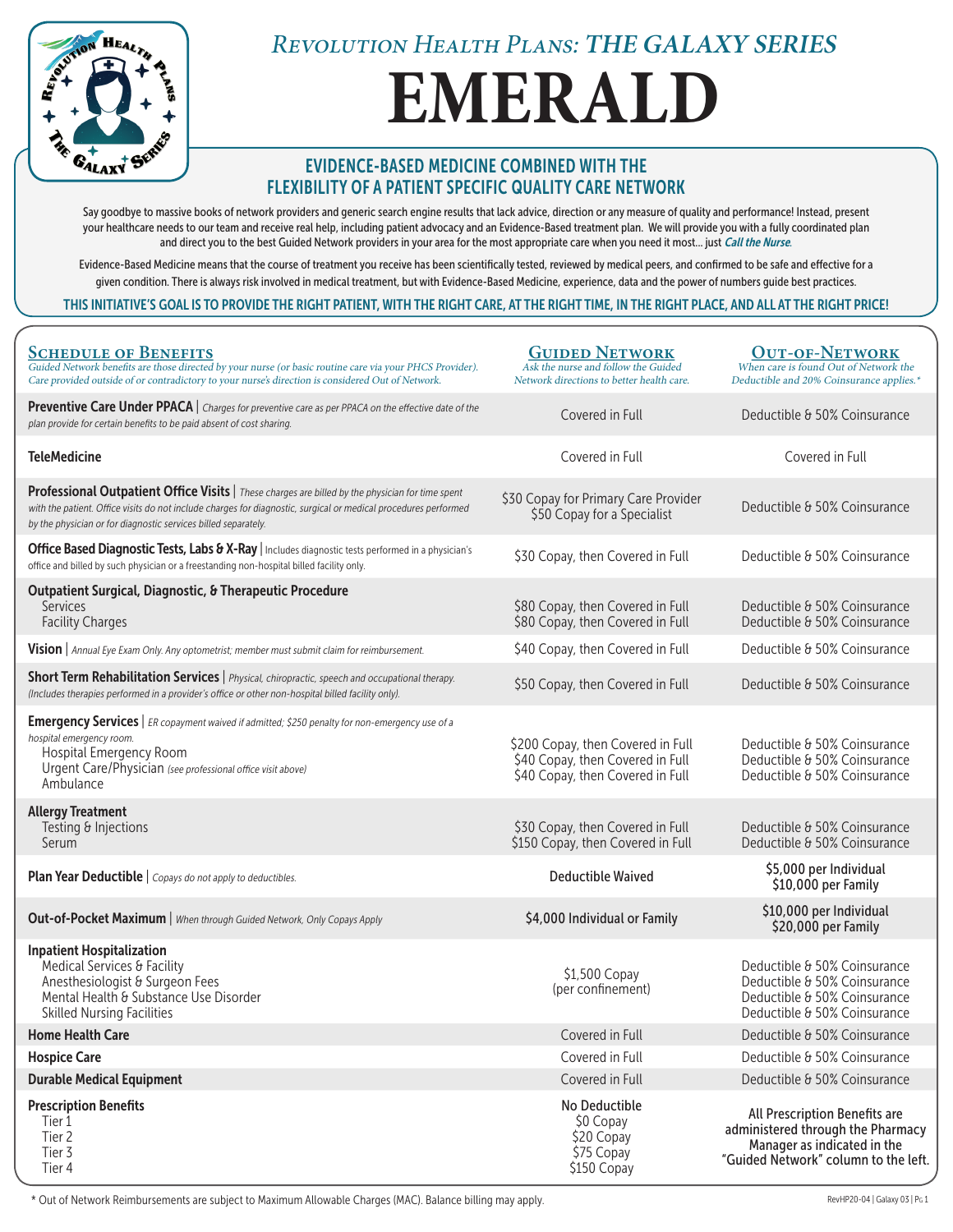

#### DO I NEED TO USE A SPECIFIC NETWORK OF MEDICAL PROVIDERS?

You do have a designated network of care providers for certain out-patient services. But for anything beyond a routine well visit, for the best benefits, we ask that you first Call the Nurse. By communicating with the nurse, your care coordinator, you will receive valuable direction toward care, provider selection, and facilities when needed.

Your nurse will guide you to a PHCS Practitioner and Ancillary network provider whenever possible for physician, lab, and other health care needs. Your access through this network does not include acute care hospitals.

If you need care beyond that network of providers, your nurse will work with you to find the best providers in your area to receive your care in the most appropriate facility and with the best quality of providers.

#### WHAT HAPPENS IF MY NETWORK DOCTOR REFERS ME TO ANOTHER PROVIDER THAT IS NOT IN THE NETWORK?

Any time that your physician refers you to care beyond your routine well visit, you will Call the Nurse. Your nurse will coordinate finding you the most appropriate physician, location, and care plan for your medical needs and will assure that you get the very best benefits from your plan.

If you go directly to providers without the direction of your nurse coordinator, you will receive out of network benefits which will be considerably higher cost for you.

#### WHAT IF I NEED TO GO IN THE HOSPITAL OR OTHER HEALTH CARE FACILITY?

It is very important to note that all hospitals are not the same, and no hospital is the best at everything. The most important thing to do is Call the Nurse. Your nurse care coordinator will be sure to work with all of the parts of your health plan to help navigate you to the most appropriate care, with quality providers, in facilities well suited for the care you need.

It is vital that all hospital, facility, and surgical visits are coordinated with the Plan by calling the nurse. Many facilities will need to work with your care coordinator to maximize your benefits and provide quality care. To prevent your care from being treated as out-of-network care which would have radically higher costs for you... Call the Nurse!

#### WHAT IF I HAVE AN EMERGENCY?

In an emergency the choice is pretty simple. If the problem is serious enough that you should call an ambulance, then do not hesitate, otherwise ask the nurse! It is important especially in times of crisis that you find direction to the nearest appropriate medical provider. So call 911 or Call the Nurse. By Calling the Nurse, you will find support and direction from a medical professional at a time when you need it most. With professional guidance from your care coordinator you will also preserve the highest level of benefits possible!

If you find yourself in a situation where you just can't *Call the Nurse*, then call or have a family member or friend call as soon as the situation allows.

#### WHAT IF I DON'T CALL THE NURSE OR *CALL THE NURSE* AND MAKE A DIFFERENT DECISION BUT STILL SEE A NETWORK PROVIDER?

If you do not Call the Nurse for direction, or you make care decisions contrary to the provided options, then your benefits will be deemed to be Out-of-Network rather than Guided Network. In that case, if you happen to see a Provider that is in the Network you will be receive benefits based on the Out-of-Network schedule but you will not be expected to pay the provider more than the agreed upon charges.

- 1. In your browser, type www.phcs.com. This will bring you to the Multiplan website provider search page.
- 2. Click the green "Select Network" button on the left side of the page. If you arrow back and get redirected to the Multiplan home page, you will find this green "Select Network" button at the top right side of the page. From there, the directions are the same.
- 3. Select the "PHCS," option on the list.
- 4. Select the "Practitioner and Ancillary" option on the list.
- 5. Update zip code selected as necessary. Search by specialty is suggested. Search by provider name, if you know first and last and correct spelling, otherwise, it will not find results. After searching via specialty, you may use the filters on the left to narrow your search to any specifics you desire, IE. Language, gender, mile radius (default is 20), wait time for visit, etc.
- 6. For additional assistance, call Multiplan/PHCS Provider Search Customer Service 866-680-7427.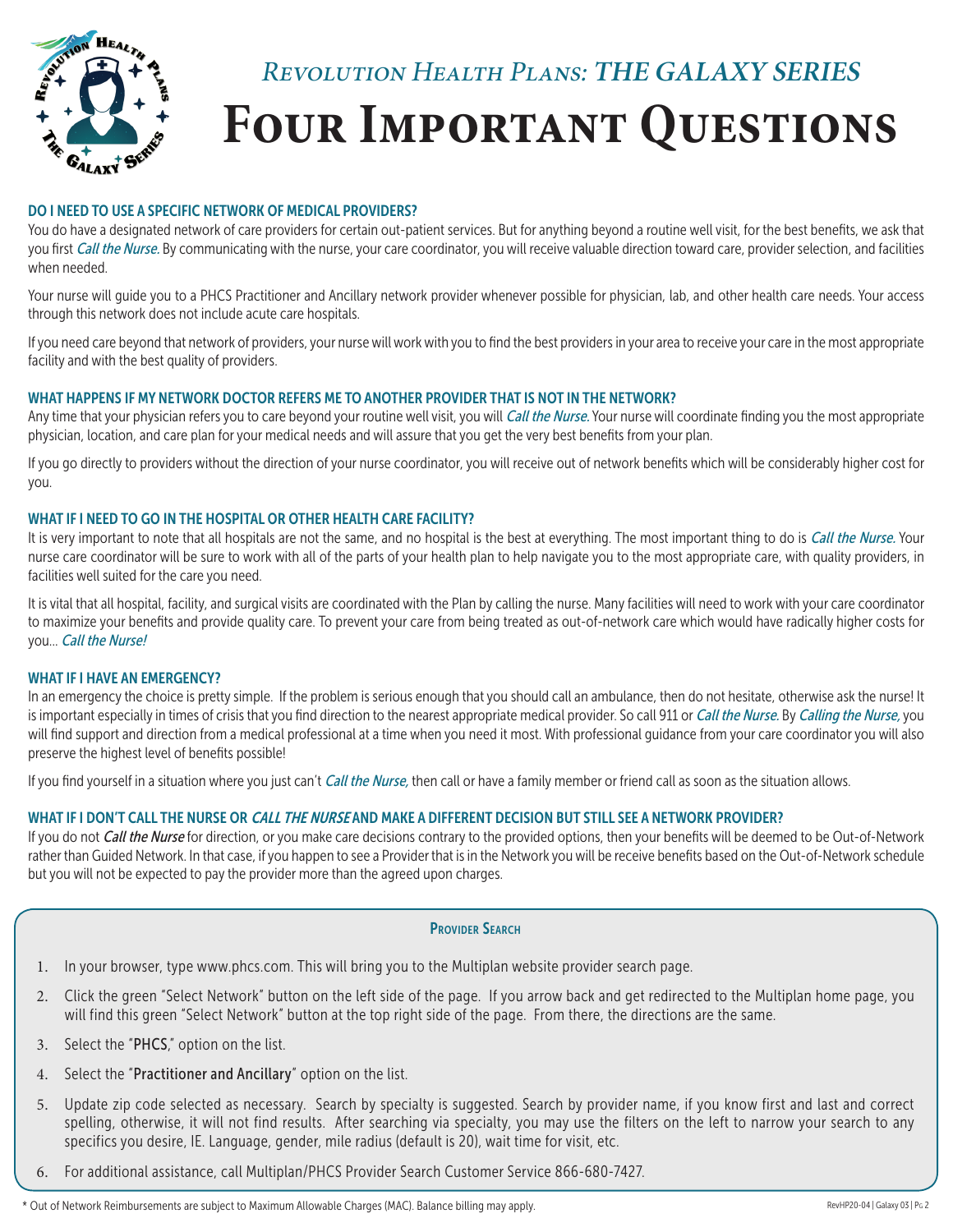

# **HSA Qualified**

### EVIDENCE-BASED MEDICINE COMBINED WITH THE FLEXIBILITY OF A PATIENT SPECIFIC QUALITY CARE NETWORK

Say goodbye to massive books of network providers and generic search engine results that lack advice, direction or any measure of quality and performance! Instead, present your healthcare needs to our team and receive real help, including patient advocacy and an Evidence-Based treatment plan. We will provide you with a fully coordinated plan and direct you to the best Guided Network providers in your area for the most appropriate care when you need it most... just Call the Nurse.

Evidence-Based Medicine means that the course of treatment you receive has been scientifically tested, reviewed by medical peers, and confirmed to be safe and effective for a given condition. There is always risk involved in medical treatment, but with Evidence-Based Medicine, experience, data and the power of numbers guide best practices.

#### THIS INITIATIVE'S GOAL IS TO PROVIDE THE RIGHT PATIENT, WITH THE RIGHT CARE, AT THE RIGHT TIME, IN THE RIGHT PLACE, AND ALL AT THE RIGHT PRICE!

| <b>SCHEDULE OF BENEFITS</b><br>Guided Network benefits are those directed by your nurse (or basic routine care via your PHCS Provider).<br>Care provided outside of or contradictory to your nurse's direction is considered Out of Network.                                          | <b>GUIDED NETWORK</b><br>Ask the nurse and follow the Guided<br>Network directions to better health care.                   | <b>OUT-OF-NETWORK</b><br>When care is found Out of Network a separate<br>Deductible and 20% Coinsurance applies.*                         |
|---------------------------------------------------------------------------------------------------------------------------------------------------------------------------------------------------------------------------------------------------------------------------------------|-----------------------------------------------------------------------------------------------------------------------------|-------------------------------------------------------------------------------------------------------------------------------------------|
| Preventive Care Under PPACA   Charges for preventive care as per PPACA on the effective date of the<br>plan provide for certain benefits to be paid absent of cost sharing.                                                                                                           | Covered in Full                                                                                                             | Deductible & 50% Coinsurance                                                                                                              |
| <b>TeleMedicine</b>                                                                                                                                                                                                                                                                   | Covered in Full                                                                                                             | Covered in Full                                                                                                                           |
| Professional Outpatient Office Visits   These charges are billed by the physician for time spent<br>with the patient. Office visits do not include charges for diagnostic, surgical or medical procedures performed<br>by the physician or for diagnostic services billed separately. | Deductible then Covered in Full                                                                                             | Deductible & 50% Coinsurance                                                                                                              |
| Office Based Diagnostic Tests, Labs & X-Ray   Includes diagnostic tests performed in a physician's<br>office and billed by such physician or a freestanding non-hospital billed facility only.                                                                                        | Deductible then Covered in Full                                                                                             | Deductible & 50% Coinsurance                                                                                                              |
| <b>Outpatient Surgical, Diagnostic, &amp; Therapeutic Procedure</b><br>Services<br><b>Facility Charges</b>                                                                                                                                                                            | Deductible then Covered in Full<br>Deductible then Covered in Full                                                          | Deductible & 50% Coinsurance<br>Deductible & 50% Coinsurance                                                                              |
| Vision   Annual Eye Exam Only. Any optometrist; member must submit claim for reimbursement.                                                                                                                                                                                           | Deductible then Covered in Full                                                                                             | Deductible & 50% Coinsurance                                                                                                              |
| Short Term Rehabilitation Services   Physical, chiropractic, speech and occupational therapy.<br>(Includes therapies performed in a provider's office or other non-hospital billed facility only).                                                                                    | Deductible then Covered in Full                                                                                             | Deductible & 50% Coinsurance                                                                                                              |
| <b>Emergency Services</b>   ER copayment waived if admitted; \$250 penalty for non-emergency use of a<br>hospital emergency room.<br>Hospital Emergency Room<br>Urgent Care/Physician (see professional office visit above)<br>Ambulance                                              | Deductible, then \$200 Copay,<br>then Covered in Full<br>Deductible then Covered in Full<br>Deductible then Covered in Full | Deductible & 50% Coinsurance<br>Deductible & 50% Coinsurance<br>Deductible & 50% Coinsurance                                              |
| <b>Allergy Treatment</b><br>Testing & Injections<br>Serum                                                                                                                                                                                                                             | Deductible then Covered in Full<br>Deductible then Covered in Full                                                          | Deductible & 50% Coinsurance<br>Deductible & 50% Coinsurance                                                                              |
| Plan Year Deductible   Copays do not apply to deductibles.                                                                                                                                                                                                                            | \$2,000 per Individual<br>\$4,000 per Family                                                                                | \$5,000 per Individual<br>\$10,000 per Family                                                                                             |
| <b>Out-of-Pocket Maximum</b>                                                                                                                                                                                                                                                          | \$3,500 per Individual<br>\$7,000 per Family                                                                                | \$10,000 per Individual<br>\$20,000 per Family                                                                                            |
| <b>Inpatient Hospitalization</b><br>Medical Services & Facility<br>Anesthesiologist & Surgeon Fees<br>Mental Health & Substance Use Disorder<br><b>Skilled Nursing Facilities</b>                                                                                                     | Deductible then \$500 Copay<br>(per confinement)                                                                            | Deductible & 50% Coinsurance<br>Deductible & 50% Coinsurance<br>Deductible & 50% Coinsurance<br>Deductible & 50% Coinsurance              |
| <b>Home Health Care</b>                                                                                                                                                                                                                                                               | Deductible then Covered in Full                                                                                             | Deductible & 50% Coinsurance                                                                                                              |
| <b>Hospice Care</b>                                                                                                                                                                                                                                                                   | Deductible then Covered in Full                                                                                             | Deductible & 50% Coinsurance                                                                                                              |
| <b>Durable Medical Equipment</b>                                                                                                                                                                                                                                                      | Deductible then Covered in Full                                                                                             | Deductible & 50% Coinsurance                                                                                                              |
| <b>Prescription Benefits</b><br>Tier 1<br>Tier 2<br>Tier 3<br>Tier 4                                                                                                                                                                                                                  | Deductible, then:<br>\$0 Copay<br>\$20 Copay<br>\$75 Copay<br>\$150 Copay                                                   | All Prescription Benefits are<br>administered through the Pharmacy<br>Manager as indicated in the<br>"Guided Network" column to the left. |

\* Out of Network Reimbursements are subject to Maximum Allowable Charges (MAC). Balance billing may apply. The man was apply and the state of the state of the state of the state of the state of the state of the state of th